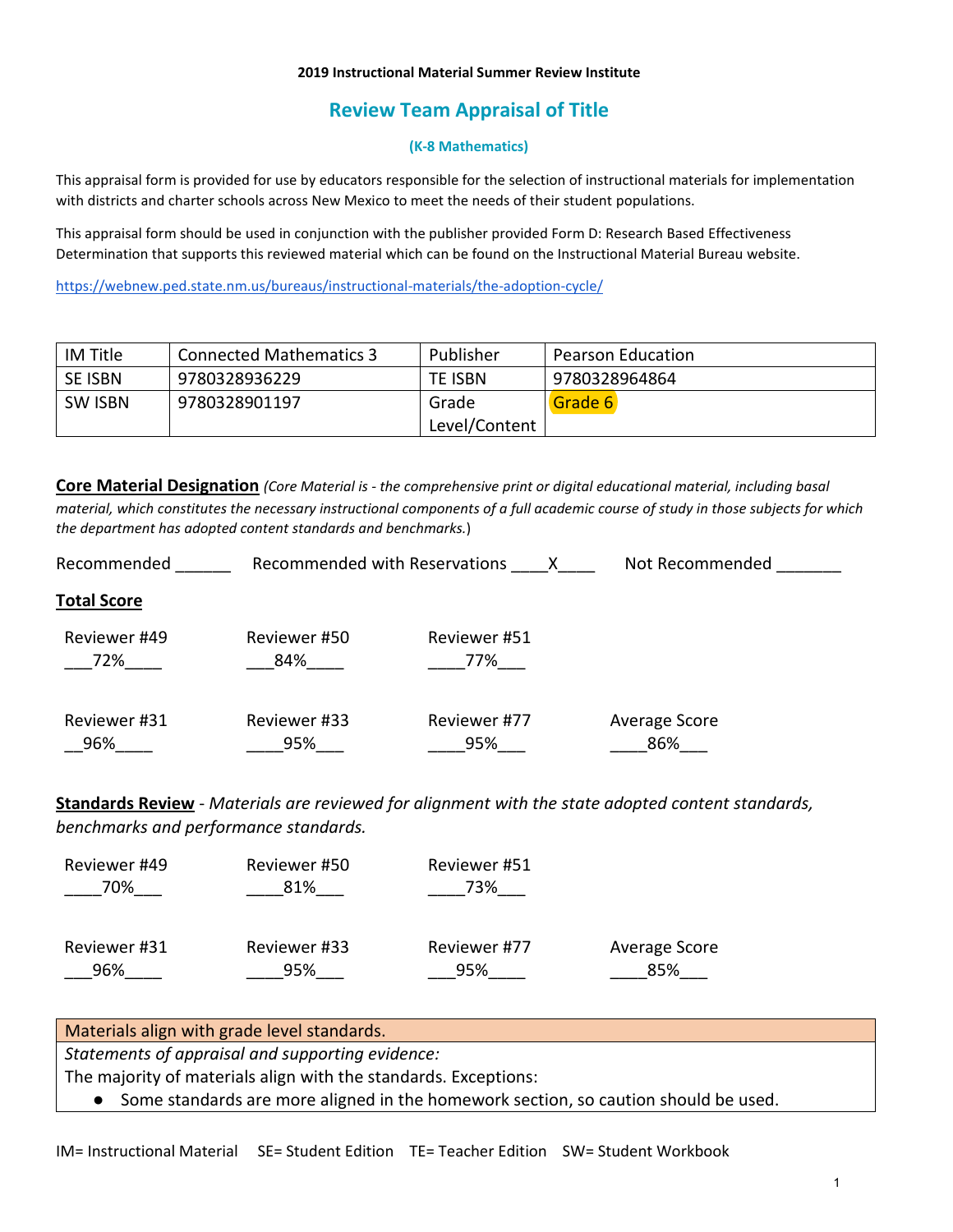- The two standards that may need some supplementation are the expressions and equations, and data units. For example, the curriculum focus was on equations with minimal time spent on expressions. In the data unit, students were not asked to recognize a statistical question.
- There is no understanding or discussion of vocabulary, such as observations and sample set in Data About Us. Additionally, while students are finding measures of center and variability and explaining their reasoning, they are not relating their choices to the shape of the data distribution.
- Grade level standards are listed with each of the lessons and units in the teachers edition.

Materials align to standards of mathematical practice.

*Statements of appraisal and supporting evidence:*

- The materials provide opportunities for students to engage in the standards for mathematical practice.
- The Teacher Resources for each unit provide information about facilitating all eight math practices.
- The materials allow for multiple entry points and solution paths, as well as multiple representations, such as visual diagrams, manipulatives, symbols, and problem situations. This leads to making connections among multiple representations to develop meaning.
- The math practices utilized within the lessons are listed for quick reference for teachers and with a description of how the standard is met.

Materials show aspects of rigor.

*Statements of appraisal and supporting evidence:*

- In each lesson, the teacher is provided with a list of suggested questions to assign students in the Applications, Connections, Extensions (ACE).
- An example of the rigor: Comparing Bits and Pieces ACE Applications is a place where all three aspects of rigor are reflected in this investigation. Students are working with comparison statements and equivalent fractions. The ACE problems have students working with sharing segments, exploring part to part, part to whole fractions, and unit rates. Students have the conceptual understanding. There is practice without context and application with real world situations.
- Lessons in CMP3 include questions that deepen within the investigation. Typically, the first question verifies background and basic knowledge and the next questions tend to be the major learning of the lesson. The final question is usually an extension that can be used to scaffold the subsequent investigation. For timing in the classroom, this is important for teachers to understand, as it allows a finish line for all students and extensions for those who complete the major learning before the rest of the class.

**Math Content Review** - *Materials are reviewed for relevant criteria pertaining to the support for teachers and students in the specific reviewed content area.*

| Reviewer #49 | Reviewer #50 | Reviewer #51 |               |
|--------------|--------------|--------------|---------------|
| 86%          | 100%         | 93%          |               |
|              |              |              |               |
| Reviewer #31 | Reviewer #33 | Reviewer #77 | Average Score |
| 96%          | 93%          | 96%          | 94%           |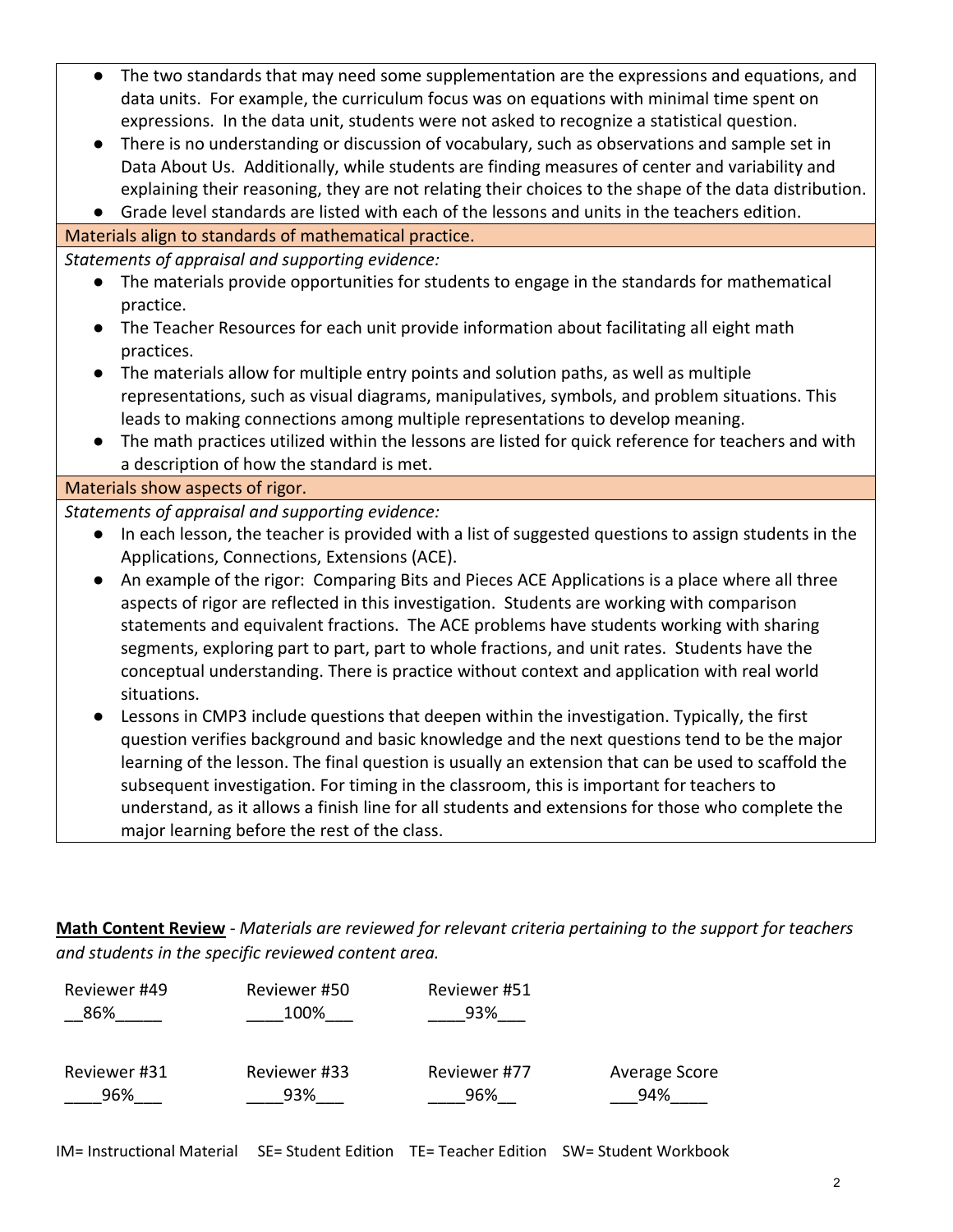Materials are consistent with grade level content, supporting the intent of the delivery and understanding of mathematics.

*Statements of appraisal and supporting evidence:*

- The materials provide students with representation that supports 6th grade learning standards, such as double number lines, tape diagrams, and ratio table.
- The materials support using and encouraging precise and accurate mathematics, academic language, terminology, and concrete or abstract representations appropriate for grade 6 math.
- The teacher materials contain full, adult-level explanations and examples of the more advanced mathematics concepts in the lessons, so teachers can improve their own knowledge of the subject. There are explanations of how to teach double number lines, tape diagrams, and ratio reasoning.

Materials support student learning of mathematics.

*Statements of appraisal and supporting evidence:*

- The materials support student learning of mathematics through the use of concrete and abstract representations, precise and accurate academic language and mathematics vocabulary.
- The materials provide strategies to elicit mathematical discourse among students through collaboration. Lessons provide suggested questions and possible methods of solving problems where students have to explain their mathematical thinking, as well as common misconceptions.
- The materials contain information to guide parents/guardians with homework help, having conversations about the mathematics, and what standards are being taught. Parents/Guardians are provided with important concepts and examples. However, the student edition does not provide algorithms and direct instruction pieces, which may frustrate parents.

**All Content Review** - *Materials are reviewed for relevant criteria pertaining to the support for teachers and students in the material regarding the progression of the standards, lesson structure, pacing, assessment, individual learners and cultural relevance.*

| Reviewer #49 | Reviewer #50 | Reviewer #51 |               |
|--------------|--------------|--------------|---------------|
| 74%          | 87%          | 84%          |               |
| Reviewer #31 | Reviewer #33 | Reviewer #77 | Average Score |
| 96%          | 93%          | 91%          | 88%           |

# Materials are consistent with the progressions in the standards.

*Statements of appraisal and supporting evidence:*

- The materials develop according to the grade-by-grade progressions in the standards by strand.
- New teachers may have difficulty with vertical alignment as there is little explanation of the content from prior or future grades, and that content is not clearly identified and related to grade-level work.
- Vertical alignment is evident within the grade and within the 6-8 grade band, but alignment with elementary and high school is not discussed.

Materials foster coherence through connections at a single grade, where appropriate and required by the standards.

*Statements of appraisal and supporting evidence:*

● Each Investigation has goals that are visibly based on the content standards.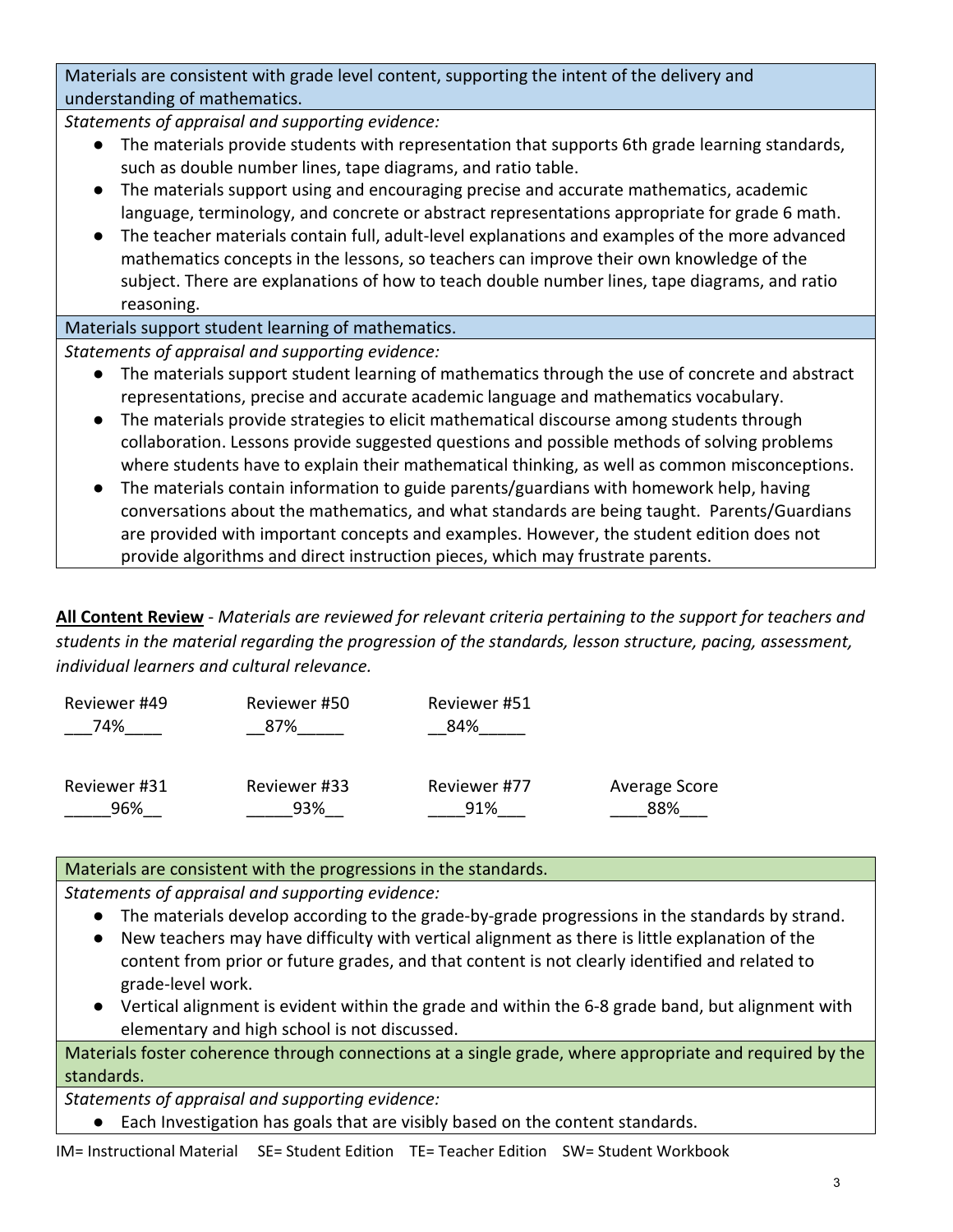● Materials include problems and/or activities that serve to connect two or more standards in cases where these connections are natural and important. For example, in one problem, students are asked which expressions are equivalent (6.EE.A.4). They are also asked to substitute values into the equations (6.EE.B.5). Students can also apply properties of operations to generate equivalent expressions (6.EE.A.3).

Materials are well designed and take into account effective lesson structure and pacing.

*Statements of appraisal and supporting evidence:*

- Each unit has a planning chart that has a suggested pacing guide for the unit.
- Each investigation has a structure that is followed: Launch, Explore, Summarize.
- Launch sections provide connections to prior knowledge.

Materials offer teachers resources and tools to collect ongoing data about student progress on the standards.

*Statements of appraisal and supporting evidence:*

- Teachers can assign and collect data about students' progress on the standards. [www.pearsonrealize.com](http://www.pearsonrealize.com/)
- Teachers have opportunities for ongoing formative assessment, as the lessons provide probing and driving questions to use within the lesson.
- In MathXL, students have the opportunity to track their own progress through the standards in the Study Plan activities.

Materials give all students extensive opportunities and support to explore key concepts.

*Statements of appraisal and supporting evidence:*

- The materials provide strategies to help teachers sequence or scaffold lessons, so that the content is accessible to all learners. It provides student misconceptions, suggested questions, and ideas, such as simplifying the problem for struggling learners.
- The materials provide opportunities for students to investigate content beyond what is expected in the unit or lesson. Each lesson has a Going Further Questions for students that are ready. In one example, students are asked to graph the table, so students can see the pattern, non-linear. They are also asked if it makes sense to connect the points, discrete vs continuous.

Materials support effective use of technology to enhance student learning. Digital materials are accessible and available in multiple platforms.

*Statements of appraisal and supporting evidence:*

- The materials include or reference technology that provides opportunities for teachers and/or students to collaborate with each other.
- MathXL offers multiple ways to practice and assess student learning.
- There are multiple platforms for student learning. Digital Resource: [www.pearsonrealize.com,](http://www.pearsonrealize.com/) individual workbook of each unit, student workbook of additional practice and skills, and online videos for engagement and making sense of the investigation.
- The following platforms are suggested for use with these materials: Microsoft™ Internet Explorer 10 (Desktop Only), Google™ Chrome™, Apple™ Safari™ 6, Mozilla™ Firefox.

# Materials can be easily customized for individual learners.

*Statements of appraisal and supporting evidence:*

- Assignments can be personalized to students: [www.pearsonrealize.com.](http://www.pearsonrealize.com/)
- In the Teacher's Edition, each unit offers strategies for additional assistance for students.

Materials take into account cultural perspectives.

*Statements of appraisal and supporting evidence:*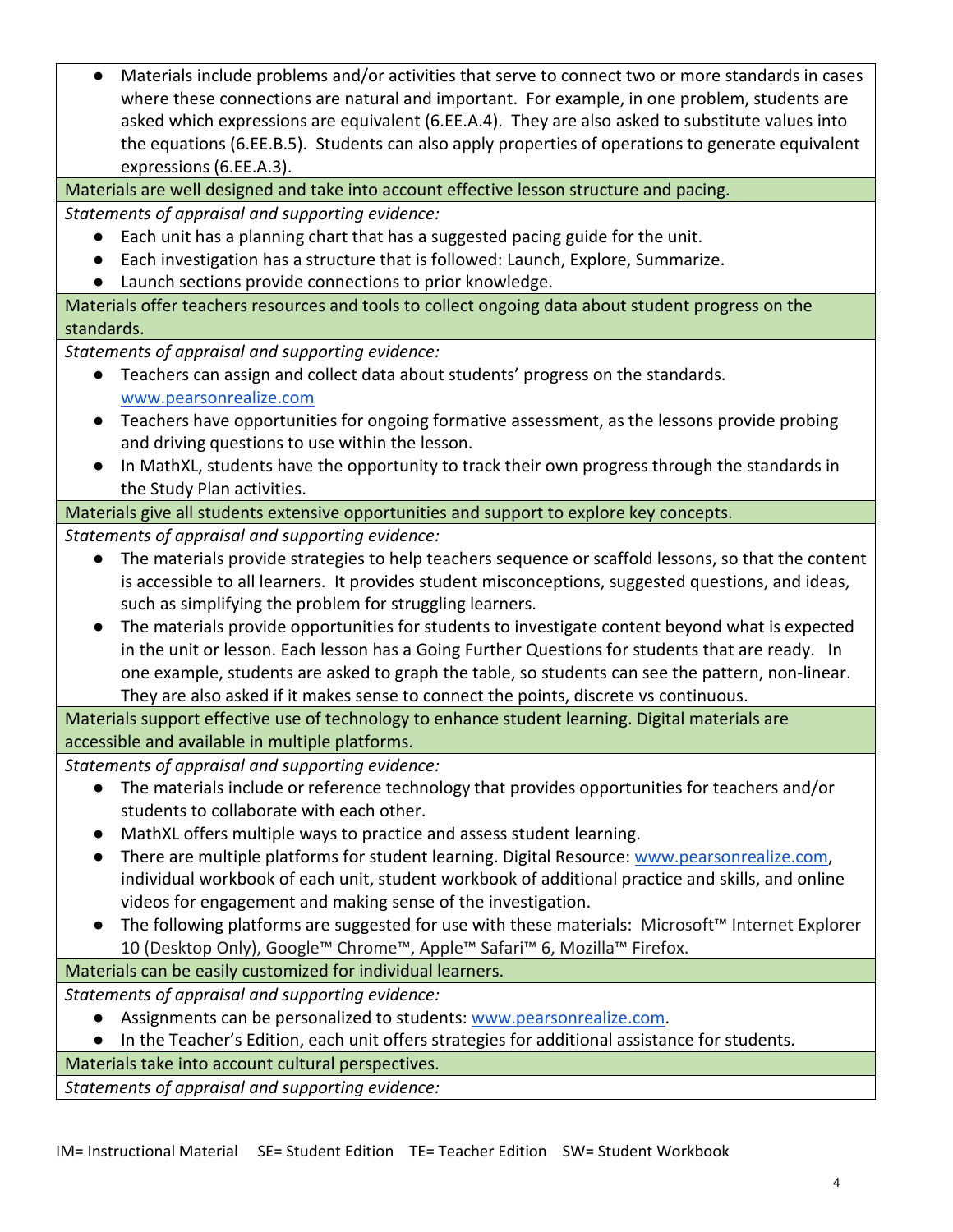- The curriculum ensures the best instructional practices for inclusive and student-centered instructional approaches and sets high expectations for students who are culturally and linguistically diverse. On the website [www.pearsonrealize.com,](http://www.pearsonrealize.com/) each lesson has a video. The video is Teacher Connection: How to teach ELL and Struggling Students. This video has examples of how help ELL students engage in the math.
- Materials superficially reflect the cultural diversity represented within the community, state, and nation. Characters include male and female and have different skin tones to show diversity. Word problems may not be culturally familiar.
- Other than the English/Spanish glossary given in the Publisher evidence, the materials do not reflect the cultures, languages, and lived experiences of a multicultural society.
- Materials do not obviously address multiple ethnic description, interpretations, or perspectives of events and experiences.

**Reviewer Professional Summation** - *These materials are reviewed by Level II and Level III educators from across New Mexico. The reviewers have brought their knowledge, experience and expertise into the review of these materials. They offer here their individual summary of the material as a whole.* 

Reviewer #49 background and experience: I have taught for 19 years. The last 9 years have been in high school where I have taught all levels in 9-12. The 10 years prior I taught at the middle school level in grades 7th and 8th. I'm a level II teacher.

*Professional summary of material:*

The curriculum has rigor and inquiry based style for teaching. Students have multiple entry points for each investigation guiding students to develop an algorithm. There is much material for the teacher to go through, so the teacher can see where everything is located and determine what particular materials are supporting the specific investigation.

Reviewer #50 background and experience:

I have been teaching for 22 years. I am a level III teacher with academic requirements in Master of Science in Teaching Mathematics and Master of Arts in Education. I taught high school for 12 years, 5 years as a 5th grade teacher and 5 years in middle school mostly 8th grade.

*Professional summary of material:*

The curriculum provides opportunity to intertwine conceptual and procedural knowledge. It is problemcentered and focuses on inquiry and investigation of mathematical ideas embedded in problem based situations. It also supports effective use of technology where students can apply their knowledge of problem solving to new tasks. The teacher resources provide rich information on how to help students understand every concept or skill to master.

Reviewer #51 background and experience:

I have been teaching for 19 years. I am a level 3 teacher and am Nationally Board Certified. I taught high school for 9 years before becoming a high school math coach for two years. I have taught middle school since 2011. I currently teach  $6<sup>th</sup>$ ,  $7<sup>th</sup>$ , and Honors Algebra I.

*Professional summary of material:*

This curriculum has a lot of opportunities for conceptual understanding, while still providing procedural skills and providing applications. It has a few units that are weak, but overall, it's a good curriculum. One of the disadvantages of this curriculum is the number of books. There are 7 teacher books, the corresponding 7 student books, additional practice book, and teacher resource book. In addition to the number of books, it takes time to find where the necessary parts are located, such as answer keys, quizzes,etc.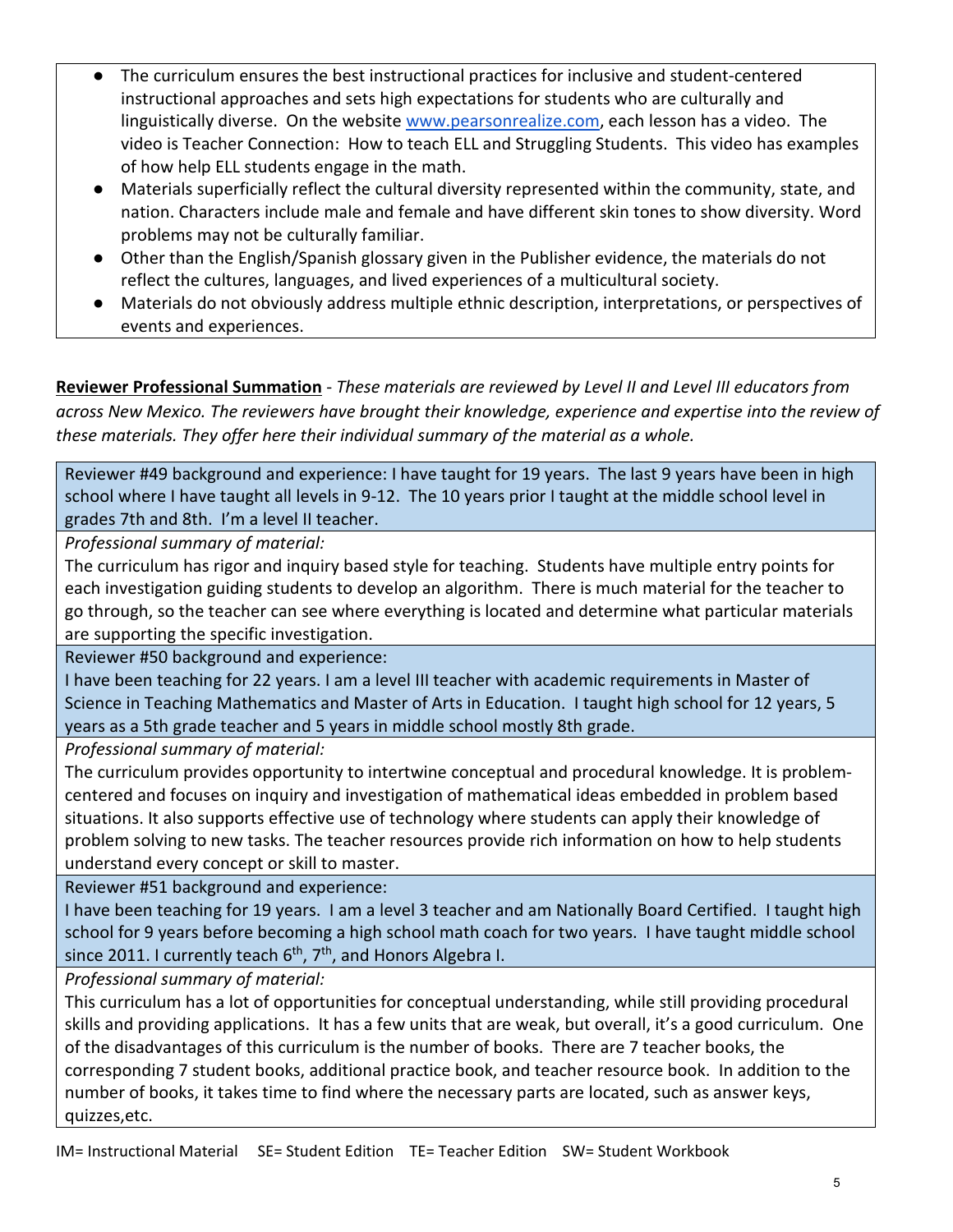Reviewer #31 background and experience: As a level 3 instructor, I hold licenses to teach elementary education with endorsements in reading, math and social studies and middle school math. In my 11 years of teaching, I have had the pleasure of teaching math grades 5-8 and algebra. My bachelor's degree is in Elementary Education and my Masters in Teaching Mathematics. I have served my school and district as a team lead for grades 6 and 8, Math Department lead, Administrator advisory team and served as a Teaching/Learning coach for middle school Math teachers. I was awarded the NAACP teacher of the year award based on bringing culture into the classroom. I was a member of the first Leadership Institute for Teachers (LIFT) with MC2 and served as a teacher leader for Summer Institutes.

### *Professional summary of material:*

CMP3 is very comprehensive curriculum that covers the standards and relies heavily on math practices. Some standards need to be beefed up a little bit, particularly in statistics. The launch/explore/summary format guides students through problem based learning. The teacher serves as a facilitator, asking probing questions. Students summarize the learning and the teacher guides the students to the math concepts. This style of teaching requires that teachers have a deep understanding of the math. It is not an easy format for new teachers with little experience. I would recommend with reservations support for year one with a learning coach. The teacher guides are extremely helpful and offer an in depth guide for each lesson as well as a quick at a glance guide.

Reviewer #33 background and experience: I am a level 2 licensed educator- Licensed in K-8, 7-12 secondary, and SPED. I am currently in the process of becoming Nationally Board Certified. Additionally, I am AP certified to teach AP Calculus AB/BC. I've earned the following Master's Degrees: Master of Arts - Sociology, Master of Arts- Curriculum and Instruction, and a Master of Arts in Secondary Education. I am our High School's Mathematics Department Head, and was nominated for a Golden Apple award. I mentored a new teacher.

### *Professional summary of material:*

The materials provide an overall well developed curriculum accessed for the grade level. The units are designed to assist and provide recommendations to both veteran and new teachers. The lessons provide opportunities for students and teachers to engage in learning and mastery of concepts of mathematics at the appropriate grade level. I found the materials to be easy to navigate and find that the materials would be beneficial for new and veteran teachers. I would recommend the curriculum.

Reviewer #77 background and experience:

I am a National Board Certified teacher with 10 years of teaching experience ranging from K-8th Grade. I am dual licensed in Early Childhood and K-8 Elementary with TESOL and Gifted Endorsements. I hold a Bachelor of Science in Business Management and a Master of Science in Education. I have served as Grade Level and SAT chairs and have mentored new teachers. I am a certified support provider for National Board Candidates.

## *Professional summary of material:*

This curriculum provides ample opportunities for students to learn, practice, and apply mathematical concepts and procedures in real world context. For a new teacher, the way the books are physically broken up by unit- creating a multitude of books- may seem overwhelming, but they are well organized and follow the same routine in each lesson making it easy for both teachers and students to navigate. The curriculum provides many supports for both new and seasoned teachers and there are opportunities to integrate technology. The curriculum is engaging and requires students to collaborate with others and apply their knowledge in a problem-based learning environment. Overall, I would recommend this curriculum.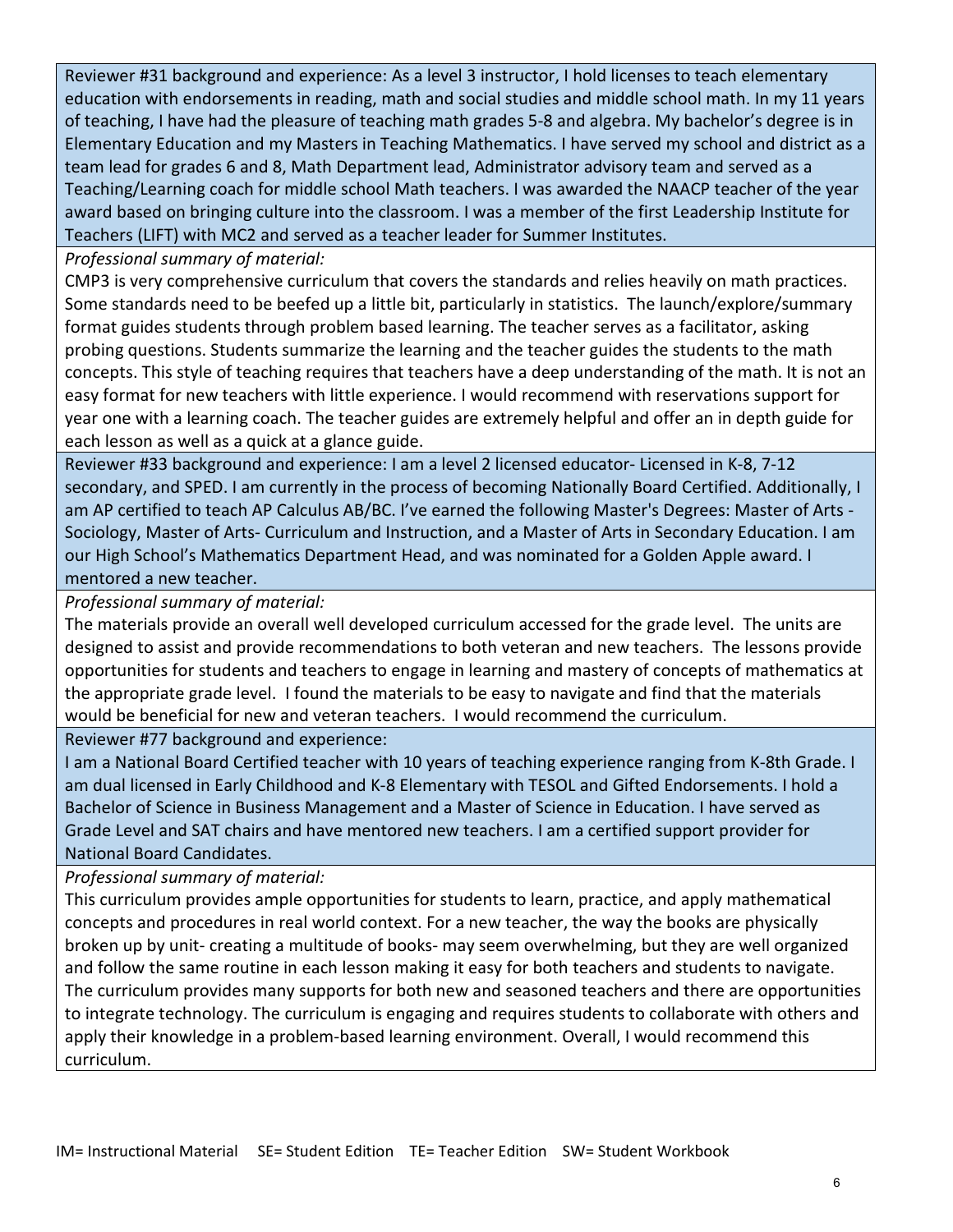#### **2019 Instructional Material Summer Review Institute**

## **Review Team Appraisal of Title**

#### **(K-8 Mathematics)**

This appraisal form is provided for use by educators responsible for the selection of instructional materials for implementation with districts and charter schools across New Mexico to meet the needs of their student populations.

This appraisal form should be used in conjunction with the publisher provided Form D: Research Based Effectiveness Determination that supports this reviewed material which can be found on the Instructional Material Bureau website.

<https://webnew.ped.state.nm.us/bureaus/instructional-materials/the-adoption-cycle/>

| <b>IM Title</b> | <b>Connected Mathematics 3</b> | Publisher      | <b>Pearson Education</b> |
|-----------------|--------------------------------|----------------|--------------------------|
| SE ISBN         | 9780328936236                  | <b>TE ISBN</b> | 9780328964871            |
| SW ISBN         | 9780328901203                  | Grade          | Grade 7                  |
|                 |                                | Level/Content  |                          |

**Core Material Designation** *(Core Material is - the comprehensive print or digital educational material, including basal material, which constitutes the necessary instructional components of a full academic course of study in those subjects for which the department has adopted content standards and benchmarks.*)

| Recommended         | Recommended with Reservations |                     | Not Recommended      |
|---------------------|-------------------------------|---------------------|----------------------|
| <b>Total Score</b>  |                               |                     |                      |
| Reviewer #49<br>77% |                               | Reviewer #51<br>80% |                      |
| Reviewer #31<br>91% | Reviewer #33<br>92%           | Reviewer #77<br>89% | Average Score<br>86% |

**Standards Review** - *Materials are reviewed for alignment with the state adopted content standards, benchmarks and performance standards.*

| Reviewer #49<br>76% |              | Reviewer #51<br>79% |               |
|---------------------|--------------|---------------------|---------------|
| Reviewer #31        | Reviewer #33 | Reviewer #77        | Average Score |
| 91%                 | 92%          | 89%                 | 85%           |

### Materials align with grade level standards.

*Statements of appraisal and supporting evidence:*

● There were several instances of the materials partially aligning with the standards requiring teachers to have to supplement the curriculum.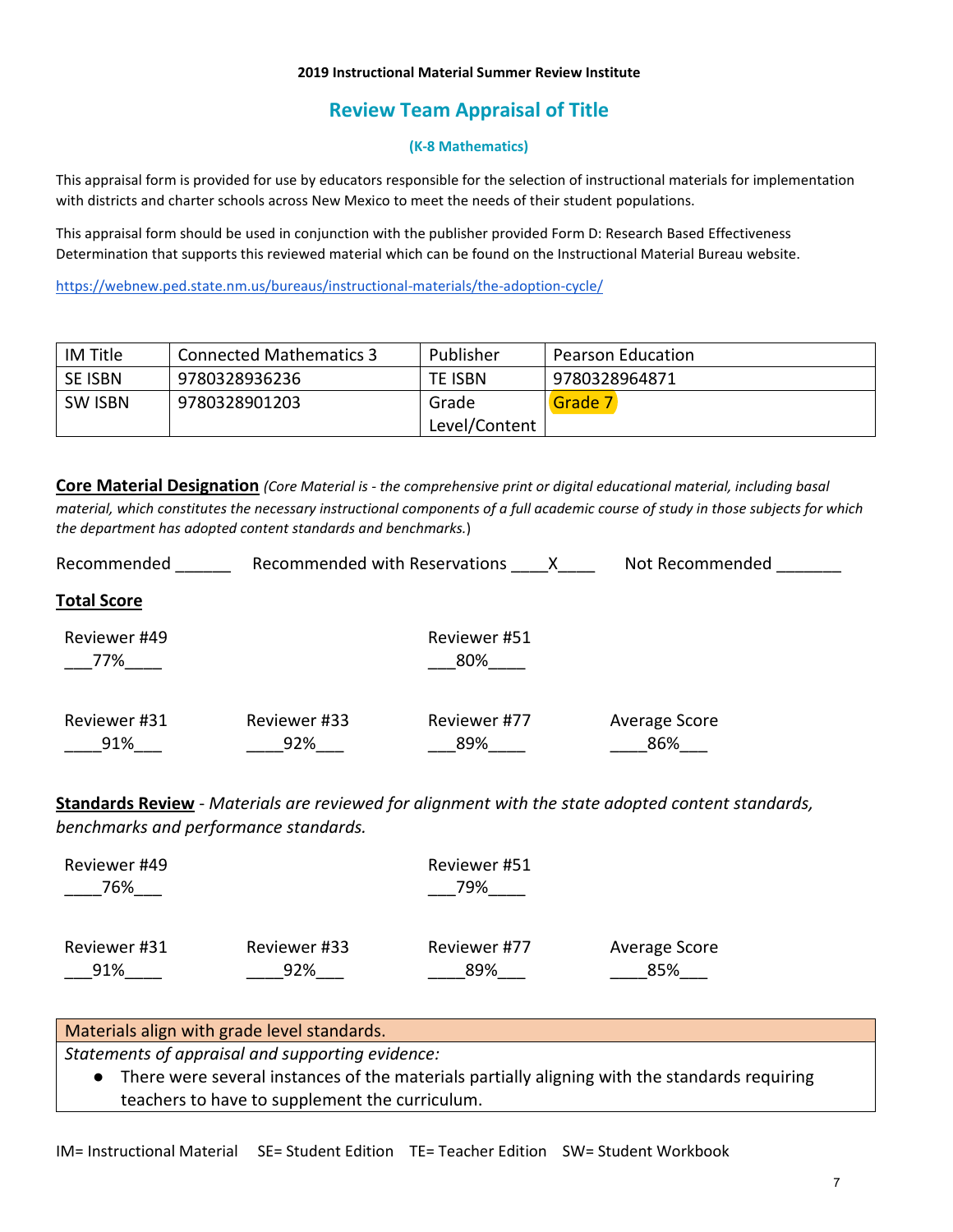| The probability standards were weak in giving students the opportunity to develop models, collect<br>$\bullet$    |
|-------------------------------------------------------------------------------------------------------------------|
| data, and use the data to calculate the probability.                                                              |
| The Expressions and Equations standards are covered in the book Moving Straight Ahead. This<br>$\bullet$          |
| book covers part of the 8 <sup>th</sup> grade standards of linear equations, such as y-intercept and slope,       |
| rather than focusing on the $7th$ grade standards necessary for students to have a strong                         |
| foundation for 8 <sup>th</sup> grade.                                                                             |
| Fluency is an issue throughout the Moving Straight Ahead book. Teachers will need to ensure that                  |
| all ACE problems are used or refer to the Additional practice problems available online.                          |
| Materials align to standards for mathematical practice.                                                           |
| Statements of appraisal and supporting evidence:                                                                  |
| The materials provide opportunities for students to engage in the standards for mathematical<br>$\bullet$         |
| practice.                                                                                                         |
| The Teacher Resources for each unit provides information about facilitating all eight math<br>$\bullet$           |
| practices.                                                                                                        |
| The materials allow for multiple entry points and solution paths, as well as multiple                             |
| representations such as visual diagrams, manipulatives, symbols, and problem situations. The                      |
| curriculum makes connections among multiple representations to develop meaning.                                   |
| Materials show aspects of rigor.                                                                                  |
| Statements of appraisal and supporting evidence:                                                                  |
| The materials provide opportunities for aspects of rigor in Accentuate the Negative, Comparing<br>$\bullet$       |
| and Scaling, and Filling and Wrapping. The other units (Shapes and Designs, Stretching and                        |
| Shrinking, Moving Straight Ahead, and Samples and Population) had aspects missing, particularly                   |
| in the fluency component of rigor.                                                                                |
| In each lesson, the teacher is provided with a list of suggested questions to assign students in the<br>$\bullet$ |
| Applications, Connections, Extensions (ACE) that go along with the lesson.                                        |
| In each investigation, the Teachers' Edition offers guiding questions for the teacher to pose to<br>$\bullet$     |
| drive thinking and deepen understanding during the lesson.                                                        |
| Here is an example of the rigor: Comparing and Scaling in the Problems and ACE Applications is a<br>$\bullet$     |
| place where all three aspects of rigor are reflected in this Unit. Students are working with the                  |
| constant of proportionality using tables, graphs, equations, and verbal descriptions. Students                    |

**Math Content Review** - *Materials are reviewed for relevant criteria pertaining to the support for teachers and students in the specific reviewed content area.*

build conceptual understanding and then apply it to real world situations. Students are also

| Reviewer #49<br>89% |              | Reviewer #51<br>93% |               |
|---------------------|--------------|---------------------|---------------|
| Reviewer #31        | Reviewer #33 | Reviewer #77        | Average Score |
| 92%                 | 92%          | 92%                 | 92%           |

working with procedural skills by solving multi-step percent problems.

Materials are consistent with grade level content, supporting the intent of the delivery and understanding of mathematics.

*Statements of appraisal and supporting evidence:*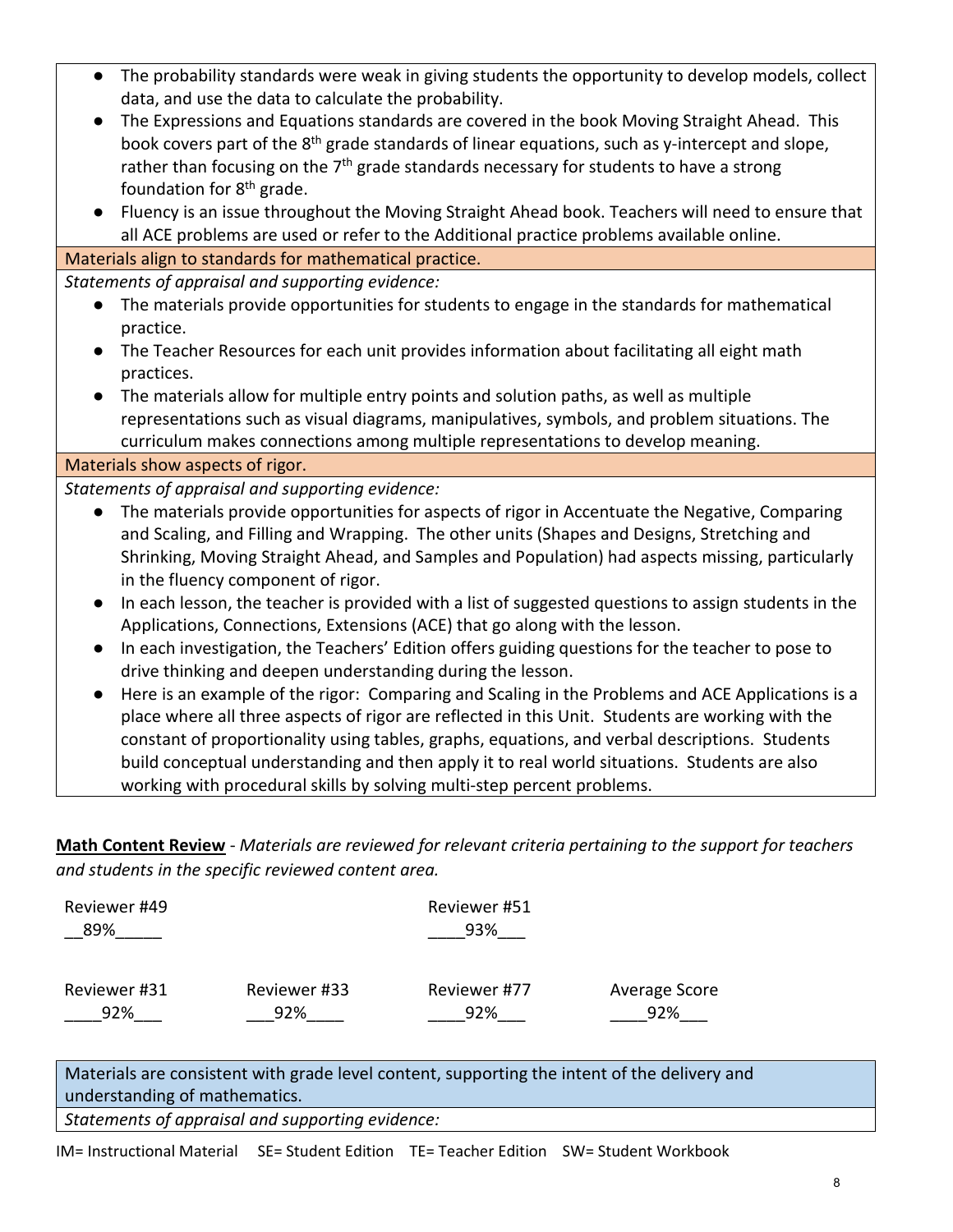- The materials provide students with representation that supports 7th grade learning standards such as percent bars, number lines, ratio tables, and graphs.
- The materials support using and encouraging precise and accurate mathematics, academic language, terminology, and concrete or abstract representations appropriate for 7th grade math.
- The teacher materials contain full, adult-level explanations and examples of the more advanced mathematics concepts in the lessons, so teachers can improve their own knowledge of the subject. There are explanations of how to use percent bars, number lines, and scaling ratios.

## Materials support student learning of mathematics.

*Statements of appraisal and supporting evidence:*

- The materials support student learning of mathematics through the use of concrete or abstract representations, using accurate mathematical language, and vocabulary that is precise as well as accurate.
- The materials provide strategies to elicit mathematical discourse among students through collaboration. Lessons provide suggested questions and possible methods of solving problems where students must explain their mathematical thinking and common misconceptions.
- The materials contain information to guide parents/guardians with homework help, having conversations about the mathematics, and what standards are being taught. Parents/Guardians are provided with important concepts and examples.

**All Content Review** - *Materials are reviewed for relevant criteria pertaining to the support for teachers and students in the material regarding the progression of the standards, lesson structure, pacing, assessment, individual learners and cultural relevance.*

| Reviewer #49<br>75% |              | Reviewer #51<br>79% |               |  |
|---------------------|--------------|---------------------|---------------|--|
| Reviewer #31        | Reviewer #33 | Reviewer #77        | Average Score |  |
| 95%                 | 91%          | 89%                 | 86%           |  |

## Materials are consistent with the progressions in the standards.

*Statements of appraisal and supporting evidence:*

- The materials develop according to the grade-by-grade progressions in the standards by strand but are focused primarily on the grade band 6-8.
- There is no explanation of content from prior or future grades, and that content is not clearly identified and related to grade-level work. However, the materials refer to books that students worked on in 6th grade. The books in  $7<sup>th</sup>$  grade often cover  $8<sup>th</sup>$  grade standards, such as slope and surface area and volume of cylinders and cones.

Materials foster coherence through connections at a single grade, where appropriate and required by the standards.

*Statements of appraisal and supporting evidence:*

● Each Investigation has goals that are visibly based on the content standards. However, several lessons in 7th grade address 8th grade standards, such as surface area and volume of cylinders, cones, and spheres and graphing lines in the form y=mx+b. These are not clearly identified as 8th grade standards.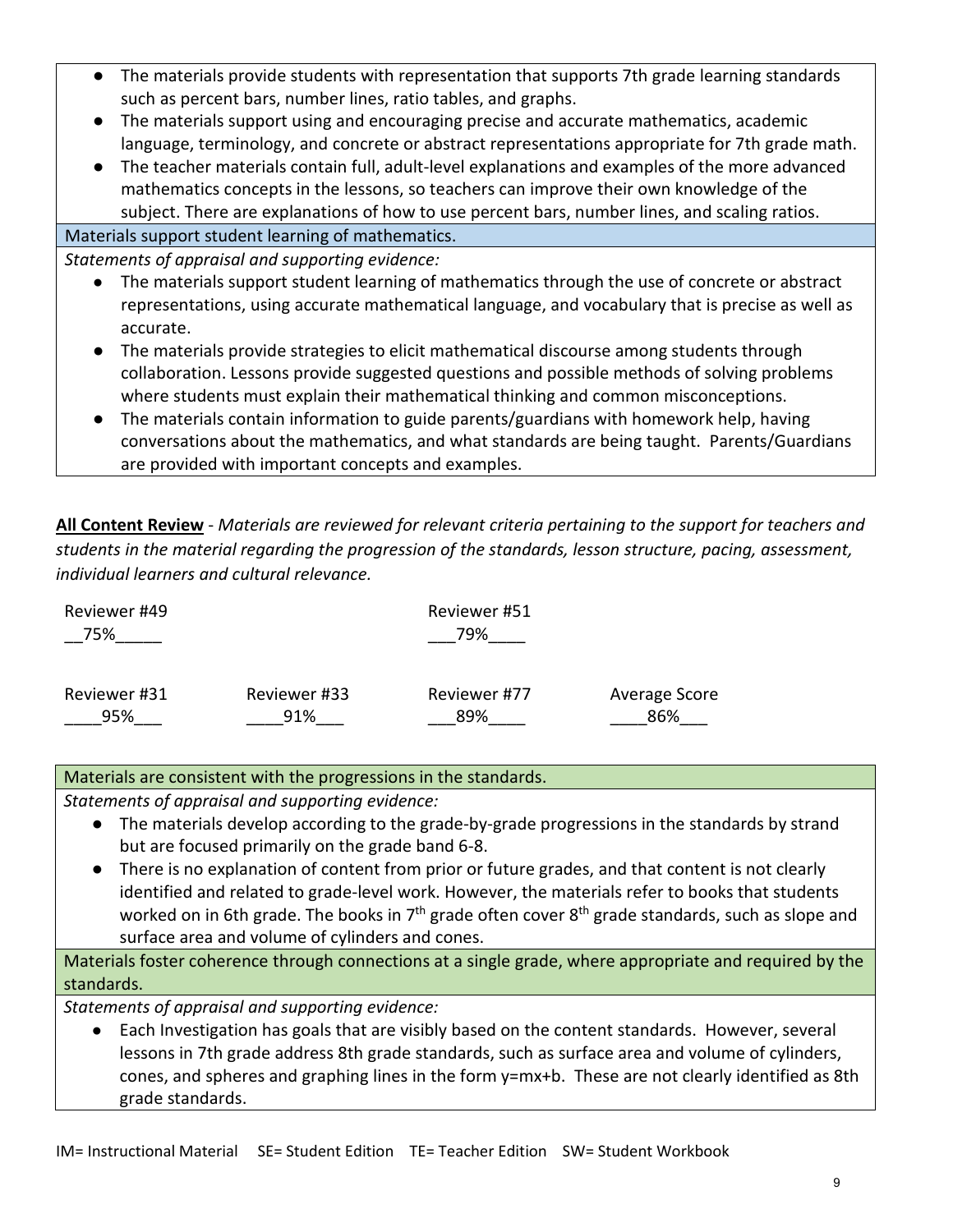● The materials include problems and/or activities that serve to connect two or more standards in cases where these connections are natural and important. In one example, students use the same problem to solve word problems of equations and inequalities. This is a natural connection.

Materials are well designed and take into account effective lesson structure and pacing.

*Statements of appraisal and supporting evidence:*

- Each unit has a planning chart with suggested pacing guide for the unit.
- 7th grade materials encompass about 176 days. This does not leave sufficient time for district and state testing nor finals.
- Several lessons in 7th grade cover 8th grade standards. These are not clearly indicated.
- Each investigation has a consistent structure: Launch, Explore, Summarize.

Materials offer teachers resources and tools to collect ongoing data about student progress on the standards.

*Statements of appraisal and supporting evidence:*

● Teachers can assign and collect data about students' progress on the standards[.](http://www.pearsonrealize.com/) [www.pearsonrealize.com](http://www.pearsonrealize.com/)

Materials give all students extensive opportunities and support to explore key concepts.

*Statements of appraisal and supporting evidence:*

- The materials provide strategies to help teachers sequence or scaffold lessons, so that the content is accessible to all learners. It provides student misconceptions, suggested questions, and ideas such as simplifying the problem for struggling learners.
- The materials provide opportunities for students to investigate content beyond what is expected in the unit or lesson. Many lessons have a Going Further Question for students that are ready. In one example, students are asked to write an equation with different scenarios, explain if an equation supports the given scenario, and explain their reasoning.

Materials support effective use of technology to enhance student learning. Digital materials are accessible and available in multiple platforms.

*Statements of appraisal and supporting evidence:*

- The materials include or reference technology that provides opportunities for teachers and/or students to collaborate with each other.
- There are multiple platforms for student learning: digital resources [\(www.pearsonrealize.com\)](http://www.pearsonrealize.com/), an individual workbook for each unit, a student workbook of additional practice and skills, and online videos for engagement and making sense of the investigation.
- MathXL is available to students for Study Plans and available to teachers to create and assign assessments, quizzes, and homework online.

Materials can be easily customized for individual learners.

*Statements of appraisal and supporting evidence:*

- The Assignments can be personalized to students [\(www.pearsonrealize.com\)](http://www.pearsonrealize.com/).
- Investigation questions/activities are sequenced in such a way that the first questions are introductory, often activating prior knowledge. The next few activities provide the minimum evidence of learning, and the last questions serve as extensions. This gives teachers an opportunity to meet the needs of all learners by allowing the more advanced students to continue through the end of the investigation. Teachers will know if students reach a certain point, they have met the minimum criteria.

Materials take into account cultural perspectives.

*Statements of appraisal and supporting evidence:*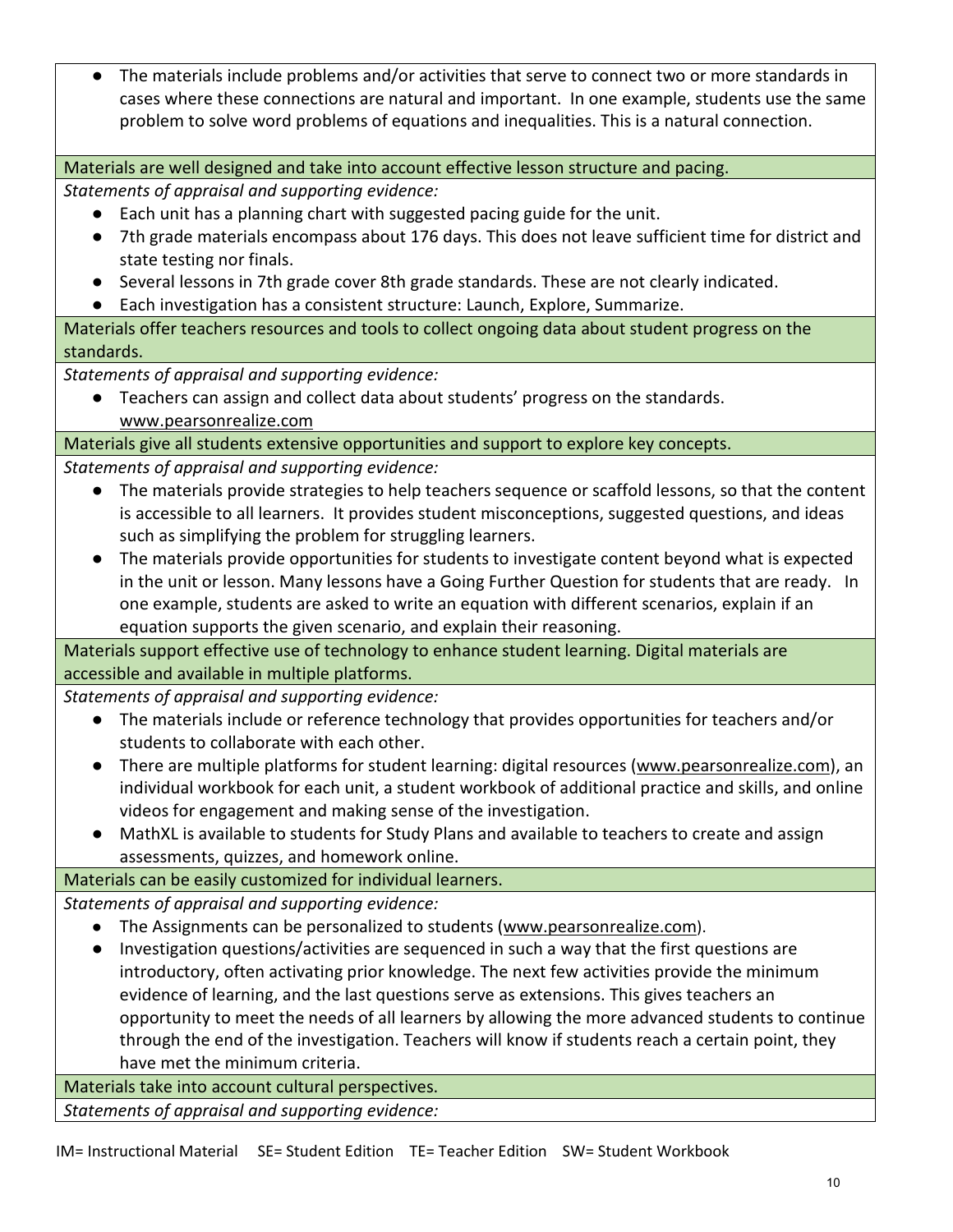- The curriculum ensures the best instructional practices for inclusive and student-centered instructional approaches and sets high expectations for students who are culturally and linguistically diverse.
- At [www.pearsonrealize.com,](http://www.pearsonrealize.com/) each lesson has a video called *Teacher Connection: How to teach ELL and Struggling Students*. This video has examples of how to help ELL students engage in the math.
- The word problems are not culturally familiar.
- The materials superficially reflect the cultural diversity represented within the community, state, and nation. Characters include male and female and have different skin tones to show diversity.
- Other than the English/Spanish glossary given in the Publisher evidence, the materials do not reflect the cultures, languages, and lived experiences of a multicultural society.
- The materials do not address multiple ethnic description, interpretations, or perspectives of events and experiences in any clear, obvious way.

**Reviewer Professional Summation** - *These materials are reviewed by Level II and Level III educators from across New Mexico. The reviewers have brought their knowledge, experience and expertise into the review of these materials. They offer here their individual summary of the material as a whole.* 

Reviewer #49 background and experience: I have taught 19 years. The last 9 years have been in high school where I have taught all levels in 9-12. In the 10 years prior, I taught at the middle school level in grades 7th and 8th. I'm a level II teacher.

*Professional summary of material:*

The curriculum has rigor and inquiry-based style for teaching. Students have multiple entry points for each investigation, guiding students to develop an algorithm. There is much material for the teacher to review and determine where everything is located, as well as what is helping the investigation they are currently working on.

Reviewer #51 background and experience: I have been teaching 19 years. I am a level 3 teacher and I am Nationally Board Certified. I taught high school for 9 years before becoming a high school math coach for two years. I have taught middle school since 2011. I currently teach  $6<sup>th</sup>$ ,  $7<sup>th</sup>$ , and Honors Algebra I.

# *Professional summary of material:*

This curriculum has lots of opportunity for conceptual understanding, while still providing procedural skills and applications. The 7th grade curriculum requires a lot of supplementation for the standards to be fully covered. It also has 8th grade standards which are not identified as non-grade level standards. One of the disadvantages to this curriculum is the number of books. There are 8 teacher books, the corresponding 8 student books, an additional practice book, and a teacher resource book. In addition to navigating this large number of books, teachers need to find where the necessary parts are located, such as answer keys, quizzes, and the like.

Reviewer #31 background and experience: I am a level three educator with licenses for elementary education K-8 and Middle School education 6-9. My Bachelor's degree is in Elementary Education and my Master's degree is in Teaching Mathematics. I have taught grades 5-9, mostly in MS Math and Algebra 1. Currently, I am teaching 8th grade Math and Algebra 1. In my school I have served as Math Lead, Grade Level Lead, and on the Administration advisory team. I also served for 18 months as a Teacher Leader/Coach for the Middle School Math teachers in my district. After completing a two year commitment to the Leadership Institute for Teachers with NMSU and MC2, I served MC2 as a Teacher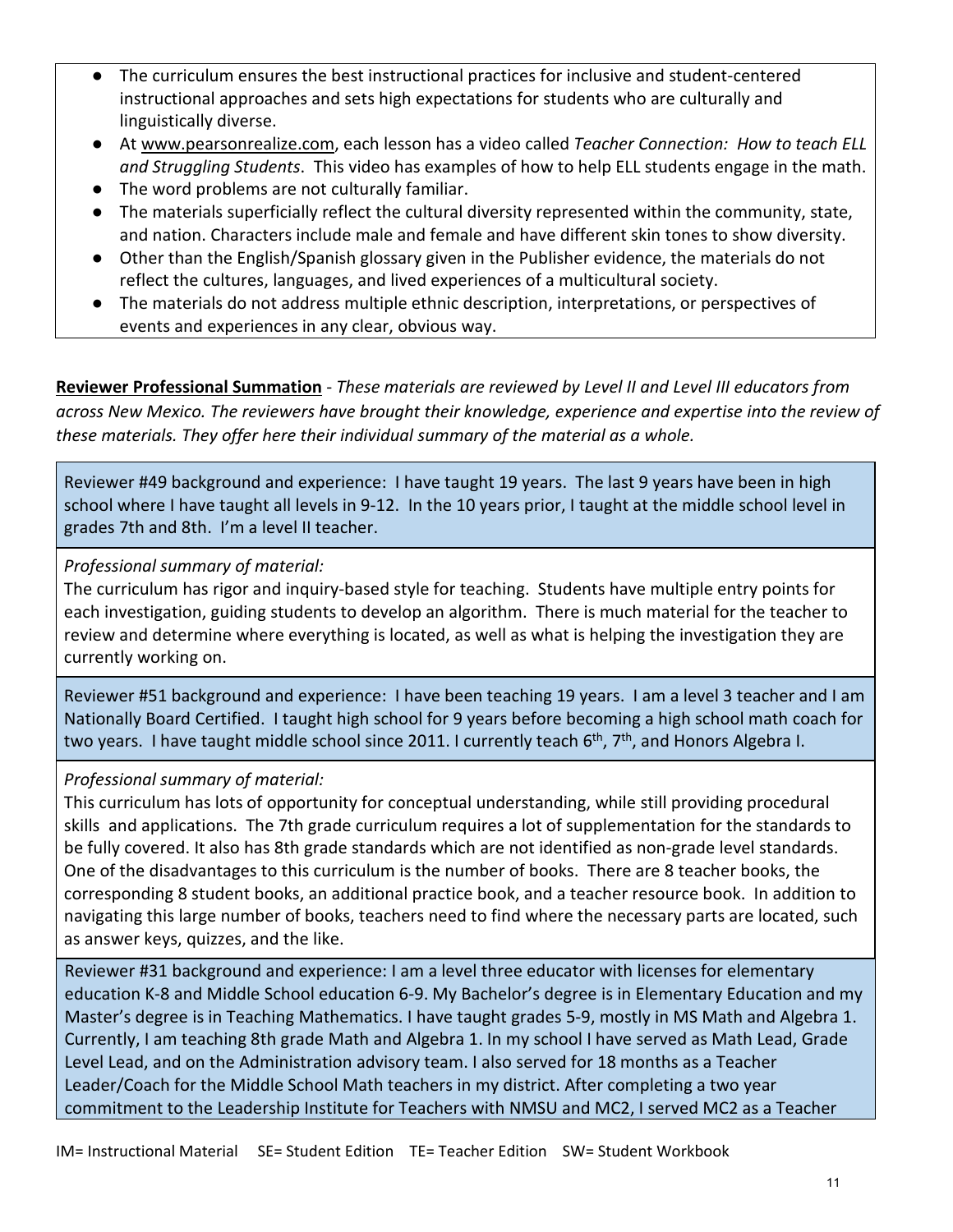Leader, travelling around the state to provide professional development through Math Lab. Recipient of the NAACP teacher of the year.

*Professional summary of material:*

The CMP3 for 7th grade is mostly a comprehensive curriculum that, when used alongside the same curriculum for 6th grade and 8th grade, gives students a good platform for continuing to High School Mathematics. The Launch, Explore, Summary format of the lessons drives students to consider a contextual situation, grapple with possible solution pathways, and solve the problems. They then summarize and share the strategies. The teacher facilitates the Explore portion of the lesson through deep probing questions that drive learning, then leads the Summary to tie the strategies to deep math concepts. Pearson has evidence that Math Practices are interwoven and are considered integral to the learning. This curriculum is not scripted. Teachers must know their content well, and be able to manipulate conversations based on the strategies and misconceptions they see as students work together. When taught properly, students use critical thinking and communication skills to build knowledge. There are gaps in the standards and "one-shot" lessons for some standards, particularly in the strand of Statistics. Caution should be used and supplements found, or extra practice used (found in the additional practice resources online). I would recommend this curriculum with reservations described within this summary.

Reviewer #33 background and experience: I am a level 2 licensed educator- Licensed in K-8, 7-12 secondary, and SPED. Currently in the process of becoming Nationally Board Certified. Additionally, I am AP-certified to teach AP Calculus AB/BC. Earned the following Master's Degrees: Master of Arts - Sociology, Master of Arts- Curriculum and Instruction, and a Master of Arts in Secondary Education. I am our High School's Mathematics Department Head, and was nominated for a Golden Apple award. Mentored a new teacher.

*Professional summary of material:*

This curriculum would be good for a veteran teacher. Teachers who know their standards and how the sequencing of the standards best lead to learning will do well with this curriculum. New teachers and teachers new to teaching this grade band's standards may need some guidance to work with the content. Students are provided with a good range of activities and teachers have many resources for teaching to meet the needs of individual learners. There are some reservations listed within the appraisal, but overall I would recommend the curriculum based on the information provided.

Reviewer #77 background and experience: I am a National Board Certified Teacher with a Level 3 Dual License in Early Childhood, and K-8, plus TESOL and Gifted Endorsed. I hold a Master of Science in Education, and have served as Grade Level and SAT Chair for my district. I provided mentorship for new teachers and am a Certified Support Provider for National Board Candidates. I have taught grades K-8 in various subjects including Math, ELA, Social Studies, and Science, including, full inclusion and gifted classrooms.

*Professional summary of material:*

This curriculum provides many opportunities for students to apply their conceptual and procedural knowledge in real world context. The number of books may seem overwhelming, but the curriculum provides routines that are repeated in each lesson making it easy to learn and navigate for both teachers and students. However, in order to fully meet all the required standards, teachers will need to supplement with additional materials/lessons. The lessons in the materials designed by Pearson include videos and activities that are engaging and provide strategies to help teachers scaffold and extend lessons, so that content is accessible and challenges all learners. Overall, I would recommend this curriculum.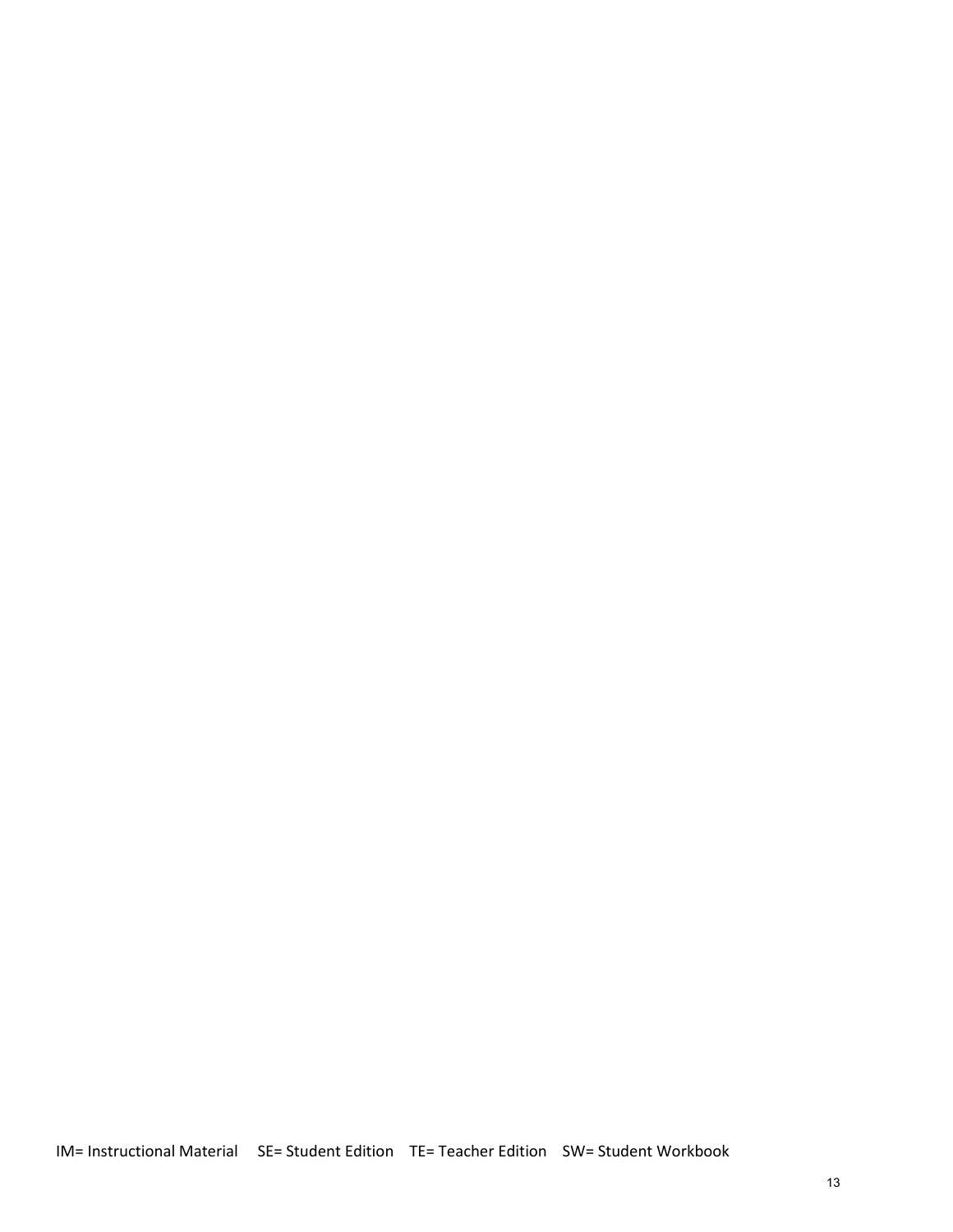#### **2019 Instructional Material Summer Review Institute**

# **Review Team Appraisal of Title**

#### **(K-8 Mathematics)**

This appraisal form is provided for use by educators responsible for the selection of instructional materials for implementation with districts and charter schools across New Mexico to meet the needs of their student populations.

This appraisal form should be used in conjunction with the publisher provided Form D: Research Based Effectiveness Determination that supports this reviewed material which can be found on the Instructional Material Bureau website.

<https://webnew.ped.state.nm.us/bureaus/instructional-materials/the-adoption-cycle/>

| <b>IM Title</b> | <b>Connected Mathematics 3</b> | Publisher     | <b>Pearson Education</b> |
|-----------------|--------------------------------|---------------|--------------------------|
| SE ISBN         | 9780328936243                  | TE ISBN       | 9780328964888            |
| <b>SW ISBN</b>  | N/A                            | Grade         | Grade 8                  |
|                 |                                | Level/Content |                          |

**Core Material Designation** *(Core Material is - the comprehensive print or digital educational material, including basal material, which constitutes the necessary instructional components of a full academic course of study in those subjects for which the department has adopted content standards and benchmarks.*)

| Recommended            | Recommended with Reservations |                        | Not Recommended         |
|------------------------|-------------------------------|------------------------|-------------------------|
| <b>Total Score</b>     |                               |                        |                         |
| Reviewer #37<br>86.67% | Reviewer #38<br>86.83%        | Reviewer #39<br>86.67% | Average Score<br>86.72% |

**Standards Review** - *Materials are reviewed for alignment with the state adopted content standards, benchmarks and performance standards.*

| Reviewer #37 | Reviewer #38 | Reviewer #39 | Average Score |
|--------------|--------------|--------------|---------------|
| 86.95%       | 86.95%       | 86.95%       | 86.95%        |

#### Materials align with grade level standards.

*Statements of appraisal and supporting evidence:*

- Most standards were clearly evident throughout the materials.
- Most standards aligned with the grade level.

SE: Thinking with Mathematical Models Investigation 5 pg. 122. Students are asked to copy, complete and use data from a table. They are then asked to find percentages based on that data, draw a bar graph to compare the data, and analyze and explain the results. They are not asked to construct their own tables.

Materials align to standards of mathematical practice.

*Statements of appraisal and supporting evidence:*

● Materials aligned to the standards of Mathematical Practice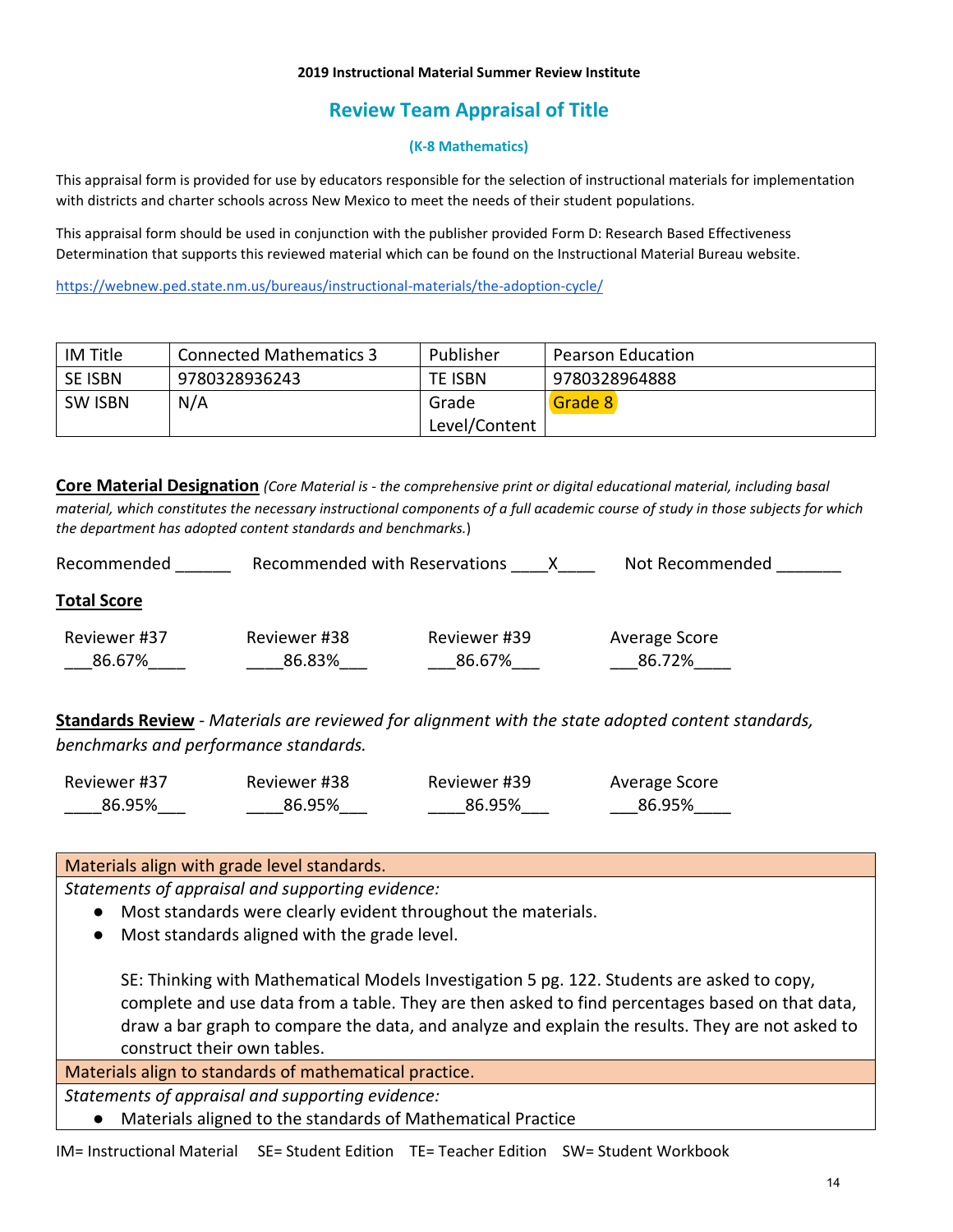● There were several MP standards listed for each lesson

TE: Butterflies, Pinwheels, and Wallpaper: Investigation 3, P. 143, Facilitating the Mathematical Practices. In problem 4, students use transformations to write conclusions after observing that translations and half-turns "move" lines to parallel lines. In Problem 5, they use transformations to prove that there are pairs of congruent angles in parallel lines cut by a transversal. They also use transformations to prove that the sum of the interior angles in a triangle is 180 degrees and that the sum of the exterior angles of a triangle is 360 degrees.

### Materials show aspects of rigor.

*Statements of appraisal and supporting evidence:*

- Most of the materials, except the Geometry domain, included all aspects of rigor.
- Most all of the domains were balanced in regards to rigor.

SE: Thinking with Mathematical Models Lesson 2.1 Modeling Linear Data Patterns pgs. 32-33. Students are asked to determine the best line of fit and possibly sketch a better fitting line, calculate errors, and complete a table using prediction and residual data.

**Math Content Review** - *Materials are reviewed for relevant criteria pertaining to the support for teachers and students in the specific reviewed content area.*

| Reviewer #37 | Reviewer #38 | Reviewer #39 | Average |
|--------------|--------------|--------------|---------|
| 96.43%       | 96.43%       | 96.43%       | 96.43%  |

Materials are consistent with grade level content, supporting the intent of the delivery and understanding of mathematics.

*Statements of appraisal and supporting evidence:*

- Grade level content was consistent throughout the materials.
- Materials supported the intent of delivery and understanding of the Math.

TE: Butterflies, Pinwheels, and Wallpaper. Problem 1.1 pp.51-52, Summarize, Orchestrating the Discussion. After working on this problem, the students should be able to answer the Focus Questions. You could prompt the discussion on those questions by referring to Question C: "In mathematics, when you talk about a distance from a point to a line, the distance is assumed to be the perpendicular distance. Why is this important?"

Materials support student learning of mathematics.

*Statements of appraisal and supporting evidence:*

- The material is very student centered.
- There are many resources for students and teachers to access to support various levels of learning.

TE: A guide to CMP3 Mathematical Knowledge for Teaching pgs. 18-19, Mathematical Knowledge for Teaching. Some of the keys to this valuable teacher knowledge are generic while others are particularly salient in specific topics. Advice is included for teachers about likely stumbling blocks and strategies for addressing or avoiding them.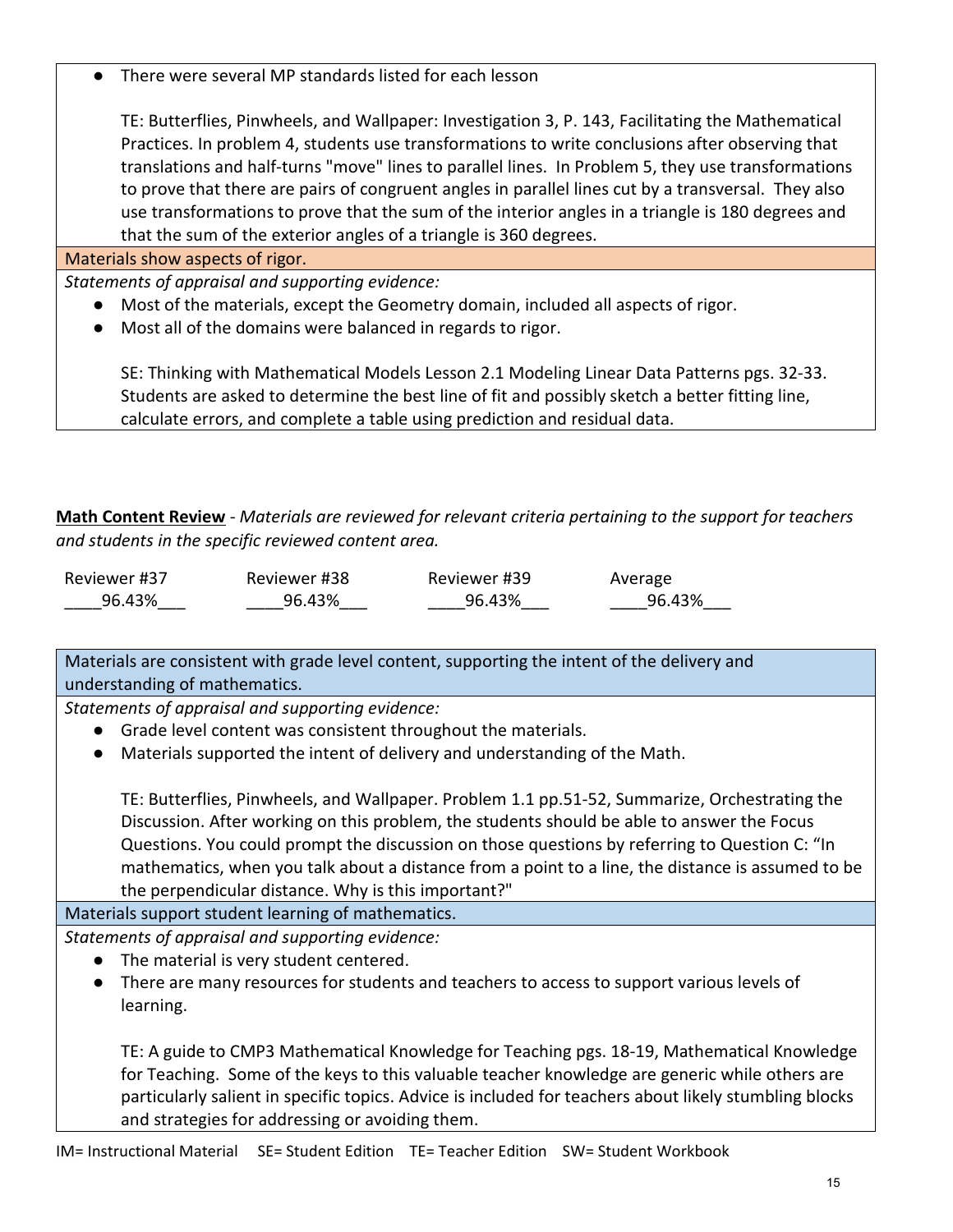**All Content Review** - *Materials are reviewed for relevant criteria pertaining to the support for teachers and students in the material regarding the progression of the standards, lesson structure, pacing, assessment, individual learners and cultural relevance.*

| Reviewer #37 | Reviewer #38 | Reviewer #39 | Average Score |
|--------------|--------------|--------------|---------------|
| 84.15%       | 84.76%       | 84.15%       | 84.35%        |

Materials are consistent with the progression in the standards.

*Statements of appraisal and supporting evidence:*

- Materials are not in a consistent progression in alignment with the CCSS.
- The progression of the materials are connected and make sense for this curriculum even though the alignment is not consistent.

A Guide to Connected Mathematics 3, pA43-47, Appendix D. When teaching CMP with fidelity, the majority of the class time will be spent on content grade level material. Instructional materials are content level materials.

Materials foster coherence through connections at a single grade, where appropriate.

*Statements of appraisal and supporting evidence:*

- The standards are taught by clusters and not in isolation.
- Each lesson has more than one standard that is included in each activity.

SWB: Thinking With Mathematical Models, Inv. 1, p7. There is a list of connected standards at the beginning of the lesson. Each lesson has more than one standard that is included in the activities.

Materials are well designed and take into account effective lesson structure and pacing.

*Statements of appraisal and supporting evidence:*

- Structure and pacing is determined by student exploration.
- The design of the materials allows for modification and adaptation for different levels of learners.

A Guide to Connected Mathematics 3, pA43-47, Appendix D. When teaching CMP with fidelity, the majority of the class time will be spent on content grade level material. Instructional materials are content level materials. The standards are not taught in isolation, but through connected activities, which are designed in a sequential order for learning.

Materials offer teachers resources and tools to collect ongoing data about student progress on the standards.

*Statements of appraisal and supporting evidence:*

- Teachers are able to monitor and collect ongoing data about student progress for the standards.
- There are various suggestions and resources that are offered to teachers throughout the materials.

TE: A guide to CM3 pg. 87, Assessments. Various formats inform teachers of students' current conceptions as well as misconceptions, allowing teachers to make more informed decisions about instruction during the unit.

Materials give all students extensive opportunities and support to explore key concepts. *Statements of appraisal and supporting evidence:*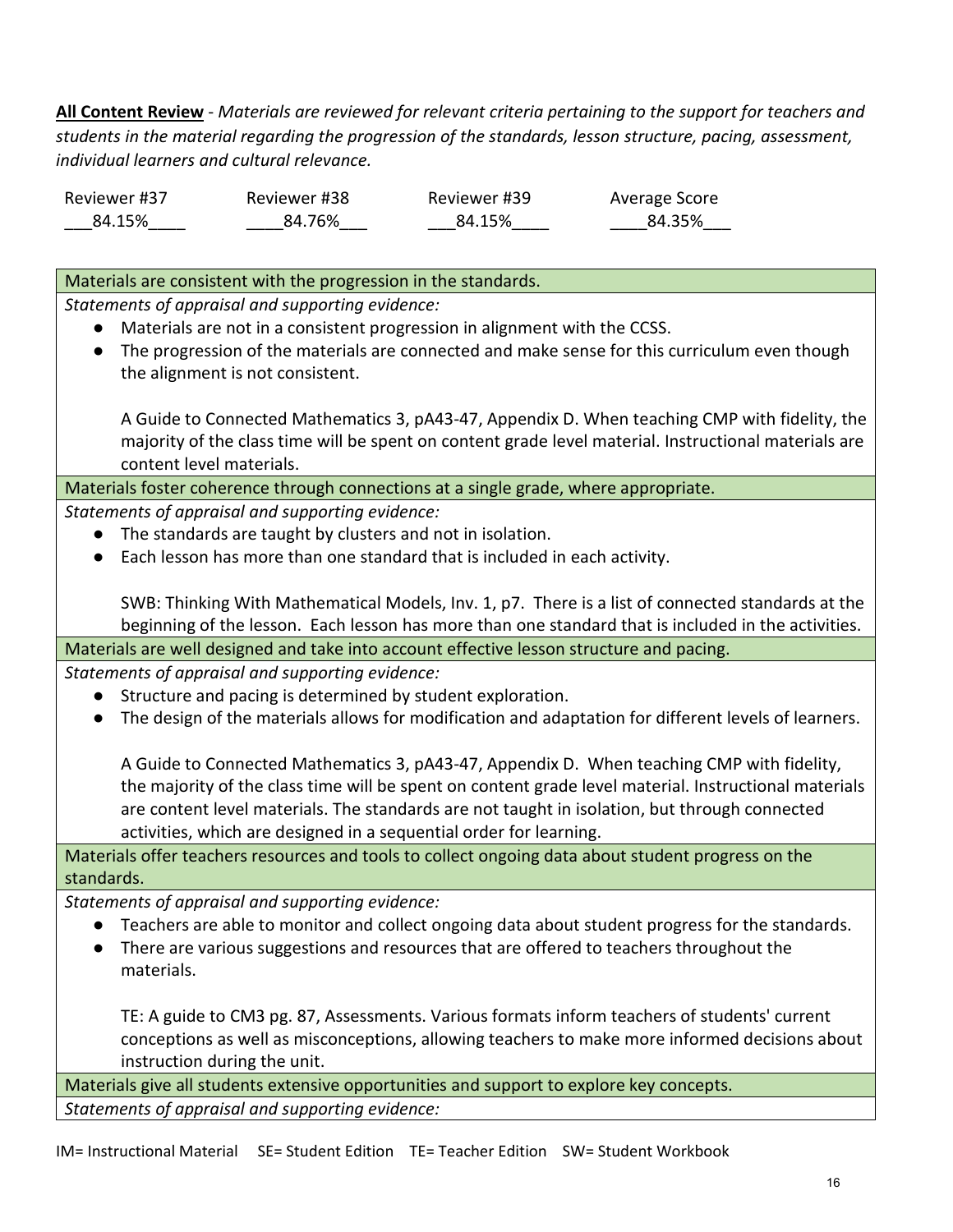- All lessons include ample time and activities for students to explore the concepts.
- There are many extension activities included in each unit to support exploration of concepts.

TE: Butterflies, Pinwheels and Wallpaper Investigation 1 pg. 46 Problem Implementation. Lab sheet 1 ACE is provided as an example of how to modify ACE exercises to provide additional scaffolding for students who may need additional guidance on this problem.

Materials support effective use of technology to enhance student learning. Digital materials are accessible and available in multiple platforms.

*Statements of appraisal and supporting evidence:*

- There were some videos that were available to students.
- Some of the lab activities were digital and provided online activities for students.

Digital Resources: www.pearsonrealize.com: Programs, Connected Mathematics 3: Table of Content, Thinking with Mathematical Models, Student Edition, Investigation 1, Problem 1.1 Click Sign In Type in Username: NMCMP3 Password: Pearson1. Students will have access to digital tools to answer the problems. Every Unit and Lesson has this component.

Materials can be easily customized for individual learners.

*Statements of appraisal and supporting evidence:*

- There are certain activities, including tests that the teacher is able to customize to adapt to different learning needs.
- Materials are available in both English and Spanish.

Digital Resources: www.pearsonrealize.com: Programs. Connected Mathematics 3: Class, Discuss, Click Sign In Type in Username: NMCMP3 Password: Pearson1. Teacher can assign a prompt to start a discussion with students.

Materials take into account cultural perspectives.

*Statements of appraisal and supporting evidence:*

- Materials lacked sensitivity towards cultural perspectives
- Only a few images referenced cultural perspectives

TE: Growing, growing, growing: Problem 4.3, p. 20, picture. There are only drawings of cultural diversity. Each Unit has this component.

**Reviewer Professional Summation** - *These materials are reviewed by Level II and Level III educators from across New Mexico. The reviewers have brought their knowledge, experience and expertise into the review of these materials. They offer here their individual summary of the material as a whole.* 

Reviewer #37 background and experience: Level III Certified K-12

Math, Science, TESOL and Bilingual endorsed

21 years teaching experience

*Professional summary of material:*

The materials reviewed were rigorous and took into account all levels and types of learners. The materials aligned with CCSS and included multiple Mathematical Practices within each lesson. There was, however, a lack of cultural sensitivity and limited digital resources.

Reviewer #38 background and experience: